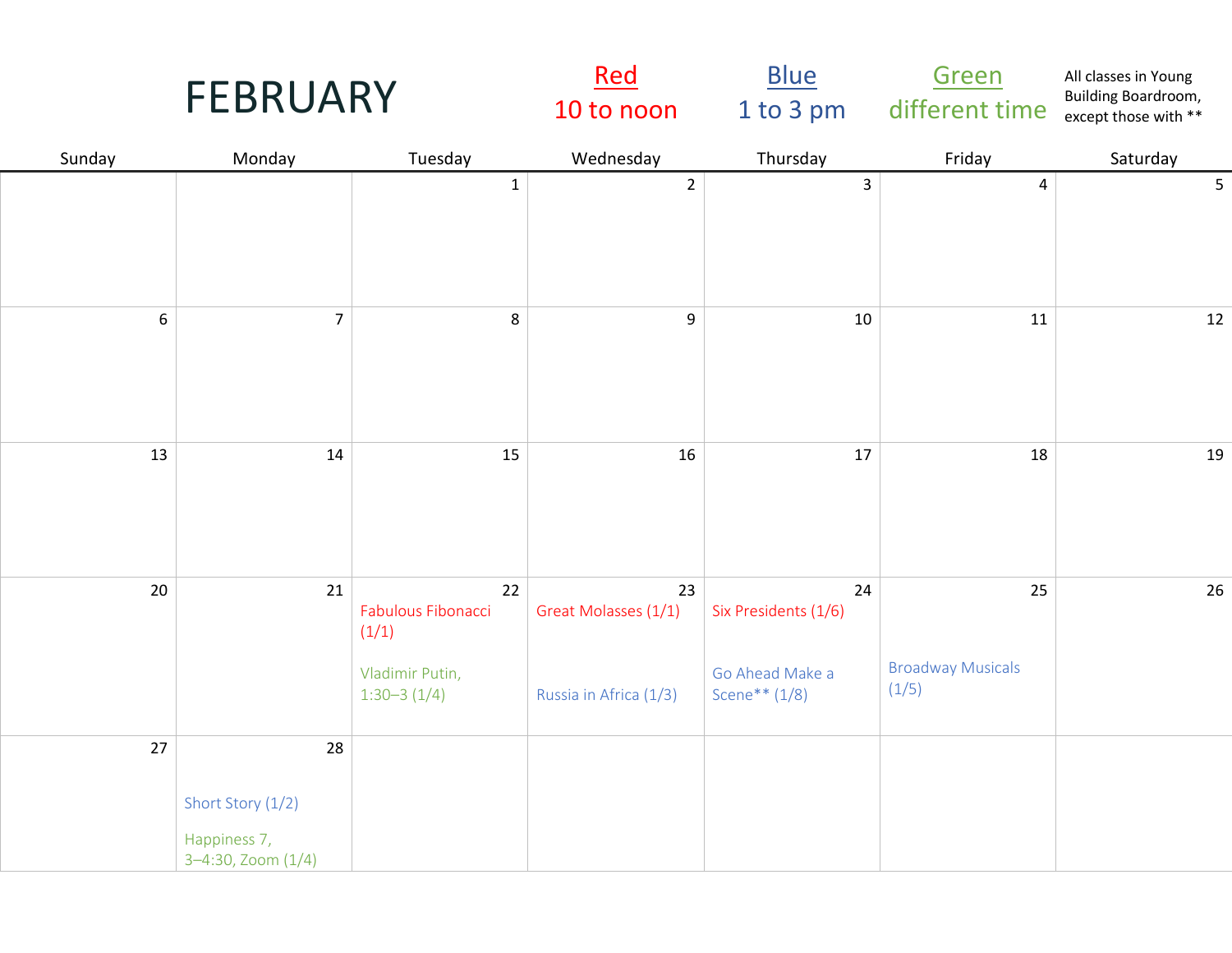|        | March                                                                                            |                                                                 | <u>Red</u><br>10 to noon                                                   | <b>Blue</b><br>1 to 3 pm                                                                                         | Green<br>different time                                                  | All classes in Young<br>Building Boardroom,<br>except those with ** |
|--------|--------------------------------------------------------------------------------------------------|-----------------------------------------------------------------|----------------------------------------------------------------------------|------------------------------------------------------------------------------------------------------------------|--------------------------------------------------------------------------|---------------------------------------------------------------------|
| Sunday | Monday                                                                                           | Tuesday                                                         | Wednesday                                                                  | Thursday                                                                                                         | Friday                                                                   | Saturday                                                            |
|        |                                                                                                  | $\mathbf{1}$<br>Vladimir Putin,<br>$1:30-3(2/4)$                | $\overline{2}$<br>Russia in Africa (2/3)                                   | $\overline{3}$<br>Six Presidents (2/6)<br>Go Ahead Make a<br>Scene** $(2/8)$<br>Wintering Ducks,<br>$2 - 4(1/2)$ | 4<br>Country: Sri Lanka<br>(1/1)<br><b>Broadway Musicals</b><br>(2/5)    | 5                                                                   |
| 6      | $\overline{7}$<br>Auto. Vehicle (1/1)<br>Short Story (2/2)<br>Happiness 7,<br>3-4:30, Zoom (2/4) | 8<br>Oldport Days (1/2)<br>Vladimir Putin,<br>$1:30-3(3/4)$     | 9<br>Whitney Warren (1/2)<br>Russia in Africa (3/3)                        | 10<br>Six Presidents (3/6)<br>Go Ahead Make a<br>Scene** $(3/8)$<br>Wintering Ducks,<br>$2 - 4(2/2)$             | 11<br><b>Broadway Musicals</b><br>(3/5)                                  | 12                                                                  |
| 13     | 14<br>Out of USSR, 1 (1/3)<br>Salon Refuses (1/6)<br>Happiness 7,<br>3-4:30, Zoom (3/4)          | 15<br>Oldport Days (2/2)<br>Vladimir Putin,<br>$1:30-3(4/4)$    | 16<br>Whitney Warren (2/2)                                                 | 17<br>Six Presidents (4/6)<br>Go Ahead Make a<br>Scene** (4/8)                                                   | 18<br>Country: Seychelles<br>(1/1)<br><b>Broadway Musicals</b><br>(4/5)  | 19                                                                  |
| 20     | 21<br>Out of USSR, 1 (2/3)<br>Salon Refuses (2/6)<br>Happiness 7,<br>3-4:30, Zoom (4/4)          | 22<br>M.C. Escher (1/1)<br><b>Nobel Prize</b><br>Gurnah $(1/2)$ | 23<br>Boston Red Sox**<br>(1/4)<br>Country: Taiwan**<br>(1/1)              | 24<br>Six Presidents (5/6)<br>Theophilus North (1/2)<br>Go Ahead Make a<br>Scene** (5/8)                         | 25<br>Government<br>Spending** (1/3)<br>Broadway Musicals,<br>$1-4(5/5)$ | 26<br>We Didn't Start the<br>Fire $(1/1)$                           |
| 27     | 28<br>Out of USSR, 1 (3/3)<br>Salon Refuses (3/6)                                                | 29<br><b>Nobel Prize</b><br><b>Gurnah (2/2)</b>                 | 30<br>Boston Red Sox**<br>(2/4)<br><b>Deeper Dive</b><br>Investments (1/3) | 31<br>Six Presidents (6/6)<br>Theophilus North (2/2)<br>Go Ahead Make a<br>Scene** (6/8)                         |                                                                          |                                                                     |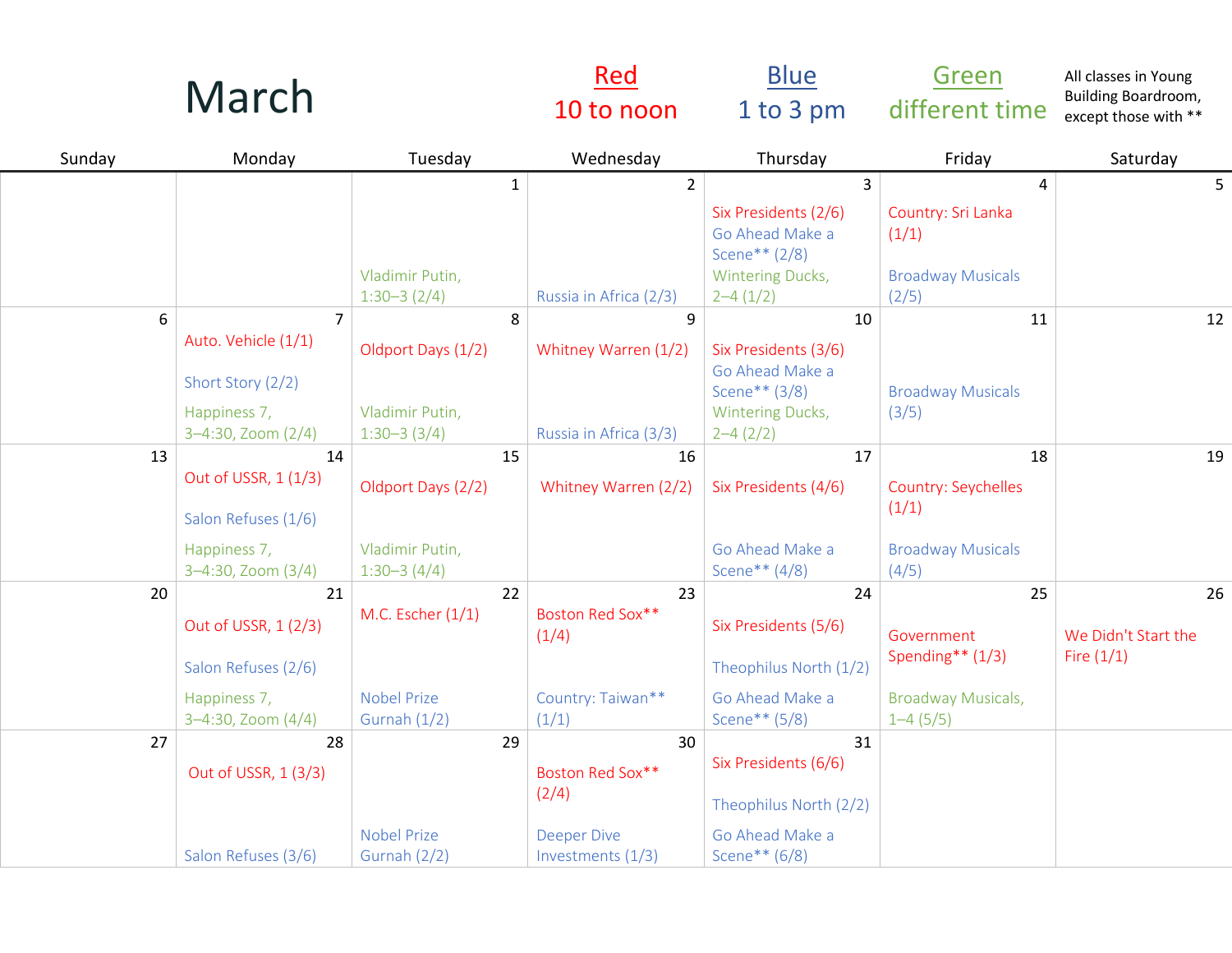|        | April                                             |                                                                        | <u>Red</u><br>10 to noon                             | <b>Blue</b><br>1 to 3 pm                                           | Green<br>different time                                                               | All classes in Young<br>Building Boardroom,<br>except those with ** |
|--------|---------------------------------------------------|------------------------------------------------------------------------|------------------------------------------------------|--------------------------------------------------------------------|---------------------------------------------------------------------------------------|---------------------------------------------------------------------|
| Sunday | Monday                                            | Tuesday                                                                | Wednesday                                            | Thursday                                                           | Friday                                                                                | Saturday                                                            |
|        |                                                   |                                                                        |                                                      |                                                                    | $\mathbf{1}$<br>Government<br>Spending** (2/3)<br>Courage in Movies,<br>1 to $4(1/5)$ | $\overline{2}$                                                      |
| 3      | 4<br>Claus Von Bulow (1/4)<br>Salon Refuses (4/6) | 5<br>Faith, Family, Freedom                                            | 6<br>Boston Red Sox**<br>(3/4)<br><b>Deeper Dive</b> | $\overline{7}$<br>Unanticipated<br>Effect $(1/1)$<br>Boomers (1/2) | 8<br>Government<br>Spending** (3/3)<br>Courage in Movies,                             | 9<br>Rip's Cinematic<br>Series: Vietnam (1/1)                       |
|        |                                                   | (1/1)                                                                  | Investments (2/3)                                    | Go Ahead Make a<br>Scene** (7/8)                                   | 1 to $4(2/5)$                                                                         |                                                                     |
| 10     | 11<br>Claus Von Bulow (2/4)                       | 12<br>Out of USSR, 2 (1/3)<br>Who Stole From                           | 13<br>Boston Red Sox**<br>(4/4)                      | 14<br>History NBA (1/3)<br>Boomers (2/2)                           | 15                                                                                    | 16                                                                  |
|        | Salon Refuses (5/6)                               | Whom: Faith-Sci? (1/1)                                                 | <b>Deep Dive</b><br>Investments (3/3)                | Go Ahead Make a<br>Scene** (8/8)                                   | Courage in Movies,<br>1 to $4(3/5)$                                                   |                                                                     |
| 17     | 18<br>Claus Von Bulow (3/4)                       | 19<br>Out of USSR, 2 (2/3)<br>Rosenkavalier (1/2)                      | 20<br>Lebanon** $(1/3)$                              | 21<br>History NBA (2/3)                                            | 22<br>Understanding<br>Conservatism (1/1)                                             | 23                                                                  |
|        | Salon Refuses (6/6)                               | <b>Ballroom Dancing,</b><br>$4:30-5:30**$ (1/5)                        | Buddhism (1/3)                                       | Lessons Glasgow (1/1)                                              | Courage in Movies,<br>1 to $4(4/5)$                                                   |                                                                     |
| 24     | 25<br>Claus Von Bulow (4/4)                       | 26<br>Out of USSR, 2 (3/3)                                             | 27<br>Lebanon** $(2/3)$                              | 28<br>History NBA (3/3)                                            | 29                                                                                    | 30 <sup>°</sup>                                                     |
|        |                                                   | Rosenkavalier (2/2)<br><b>Ballroom Dancing,</b><br>$4:30-5:30**$ (2/5) | Buddhism (2/3)                                       |                                                                    | Courage in Movies,<br>1 to $4(5/5)$                                                   |                                                                     |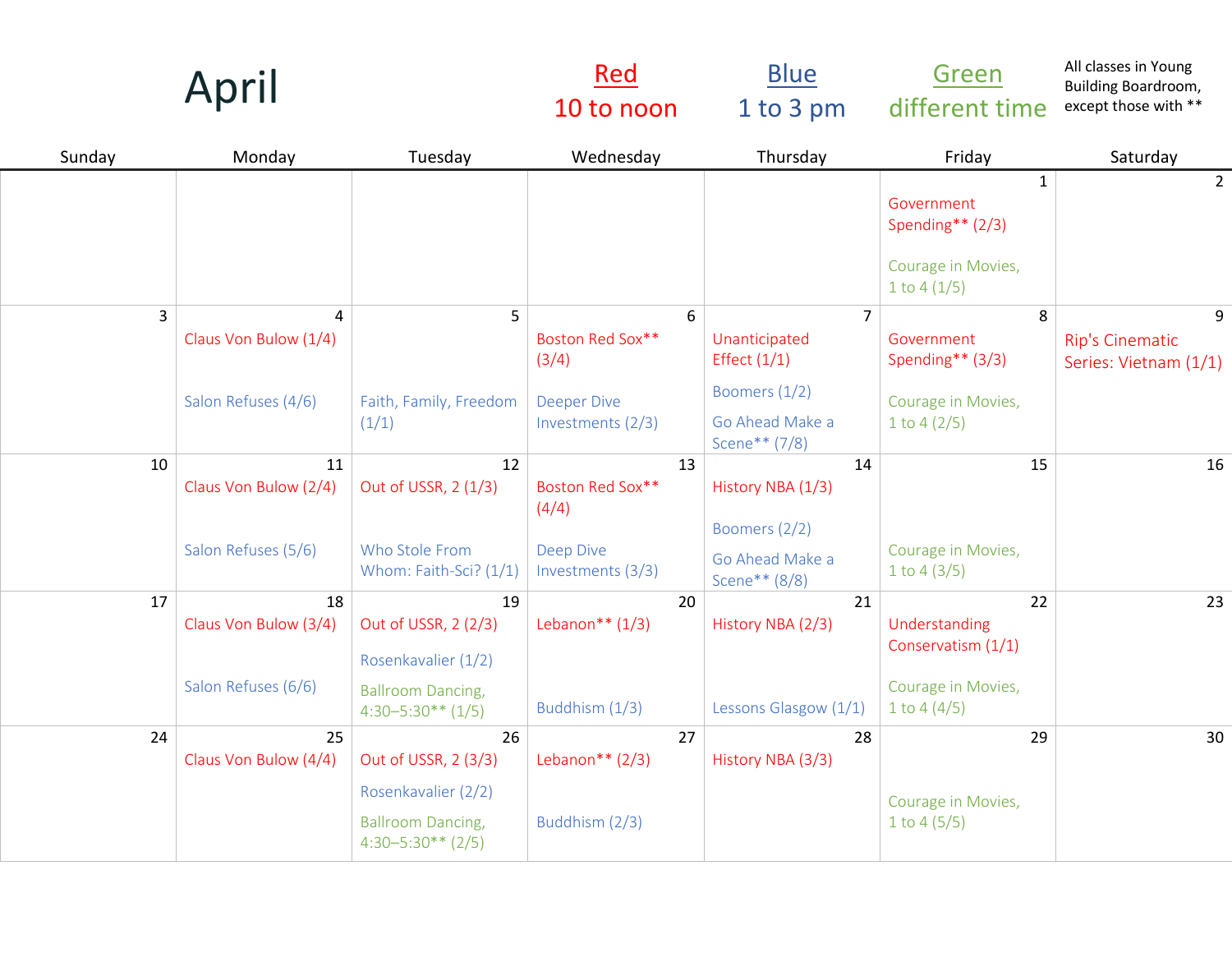|              | May                    |                                                  | <u>Red</u><br>10 to noon | <b>Blue</b><br>1 to 3 pm                         | Green<br>different time      | All classes in Young<br>Building Boardroom,<br>except those with ** |
|--------------|------------------------|--------------------------------------------------|--------------------------|--------------------------------------------------|------------------------------|---------------------------------------------------------------------|
| Sunday       | Monday                 | Tuesday                                          | Wednesday                | Thursday                                         | Friday                       | Saturday                                                            |
| $\mathbf{1}$ | 2 <sup>1</sup>         | $\overline{3}$                                   | 4                        | 5                                                | 6                            | 7 <sup>1</sup>                                                      |
|              | iPhone $(1/4)$         | Out of USSR, 3 (1/3)                             | Lebanon** $(3/3)$        | Female Writers (1/2)                             |                              |                                                                     |
|              | <b>History Islamic</b> | <b>Ballroom Dancing,</b>                         |                          | Prince of                                        |                              |                                                                     |
|              | Extremism (1/3)        | $4:30-5:30**$ (3/5)                              | Buddhism (3/3)           | Providence (1/2)                                 | <b>Basic Nutrition (1/1)</b> |                                                                     |
| 8            | 9                      | 10                                               | 11                       | 12                                               | 13                           | 14                                                                  |
|              | iPhone $(2/4)$         | Out of USSR, 3 (2/3)                             | Women's Rights (1/3)     | Female Writers (2/2)                             |                              |                                                                     |
|              | <b>History Islamic</b> | <b>Ballroom Dancing,</b>                         |                          | Prince of                                        |                              |                                                                     |
|              | Extremism (2/3)        | $4:30-5:30**$ (4/5)                              | Longitude (1/1)          | Providence (2/2)                                 | Food is Medicine (1/1)       |                                                                     |
| 15           | 16                     | 17                                               | 18                       | 19                                               | 20                           | 21                                                                  |
|              | iPhone $(3/4)$         | Out of USSR, 3 (3/3)                             | Women's Rights (2/3)     | <b>Basic Science Human</b><br>Infections $(1/1)$ |                              |                                                                     |
|              | <b>History Islamic</b> | Rise of Techno (1/2)<br><b>Ballroom Dancing,</b> |                          | Striking the                                     | <b>Extra Virgin</b>          |                                                                     |
|              | Extremism (3/3)        | $4:30-5:30**$ (5/5)                              | Treasures Ocean (1/2)    | Balance (1/2)                                    | Olive Oil $(1/1)$            |                                                                     |
| 22           | 23                     | 24                                               | 25                       | 26                                               | 27                           | 28                                                                  |
|              | iPhone $(4/4)$         | America Age of<br>Revolution (1/4)               | Women's Rights (3/3)     | Uncommon Man (1/1)                               |                              |                                                                     |
|              |                        |                                                  |                          | Striking the                                     |                              |                                                                     |
|              |                        | Rise of Techno (2/2)                             | Treasures Ocean (2/2)    | Balance (2/2)                                    |                              |                                                                     |
| 29           | 30                     | 31<br>America Age of<br>Revolution (2/4)         |                          |                                                  |                              |                                                                     |
|              |                        |                                                  |                          |                                                  |                              |                                                                     |